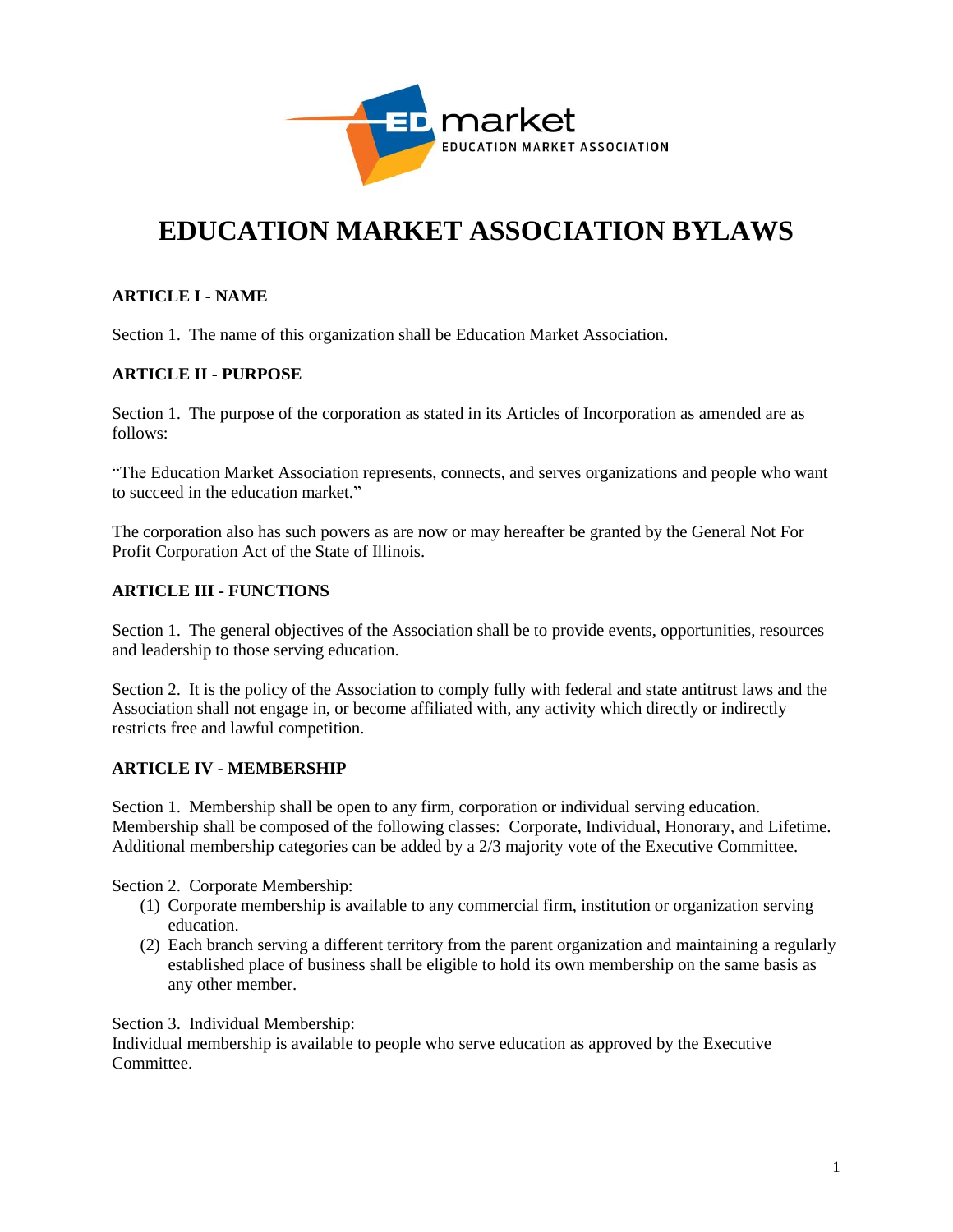#### Section 4. Honorary Members:

Honorary Members shall be those individuals now no longer active in the industry, who during their connection with the Association, performed some noteworthy act or distinguished service to the Association, and who are elected by unanimous vote of the Executive Committee. Honorary Members shall have all the rights and privileges of membership except they may not vote or hold office. They shall have full free attendance privileges at all meetings, and shall pay no dues.

#### Section 5. Lifetime Members:

Chairmen of the Board, upon completion of their term, will be designated as individual Lifetime Members, and will receive full free attendance privileges at all meetings. Further, having served through the Chairs they will be ineligible for future Executive Committee service. They will retain all other rights and privileges of membership.

Section 6. Applications for Membership:

All Applications for Membership (other than Honorary and Lifetime) shall be made in writing or electronically to the President/C.E.O. on forms provided by the Association. Each application for membership shall be accompanied by a check for one year's dues plus a reasonable application processing fee.

## **ARTICLE V - DUES, FEES, & ASSESSMENTS**

Section 1. The rate of annual dues shall be established by the Executive Committee.

Section 2. It shall be the obligation of the corporate members of the Association to classify themselves for membership according to their volume of gross sales, but in case of failure to do so, it shall be the duty of the President/C.E.O. to classify such members according to the best information available. Section 3. The dues of all members shall be paid annually in advance, and shall be due and payable as of January 1 for the fiscal year beginning on that date.

Section 4. An assessment not to exceed ten percent of the annual dues may be voted by the Executive Committee. Notice of intent to vote on an assessment shall be issued to all members of the association at least thirty days prior to the date established for the Executive Committee's action. Only one such assessment may be levied in any one year.

Section 5. Should a member fail to pay dues, fees or assessments within 30 days after due, they shall be considered delinquent and ineligible for member pricing on meetings and services, voting or leadership participation. Members whose dues for the current year are not paid in full shall be dropped from membership.

Section 6. Registration Fees and Exhibitors' Space Charges shall be established by the Executive Committee.

## **ARTICLE VI - RESIGNATION, EXPULSION, REINSTATEMENT**

Section 1. Any member of the Association, upon written notice to the President/C.E.O. of the member's intentions, may resign from membership. Acceptance of any resignation by the President/C.E.O. is contingent upon indebtedness to the Association having been paid. No part of dues, assessments or, other charges are refundable.

Section 2. Any member dropped from the Association may re-apply for membership, to be processed in the same manner as any new applicant for membership.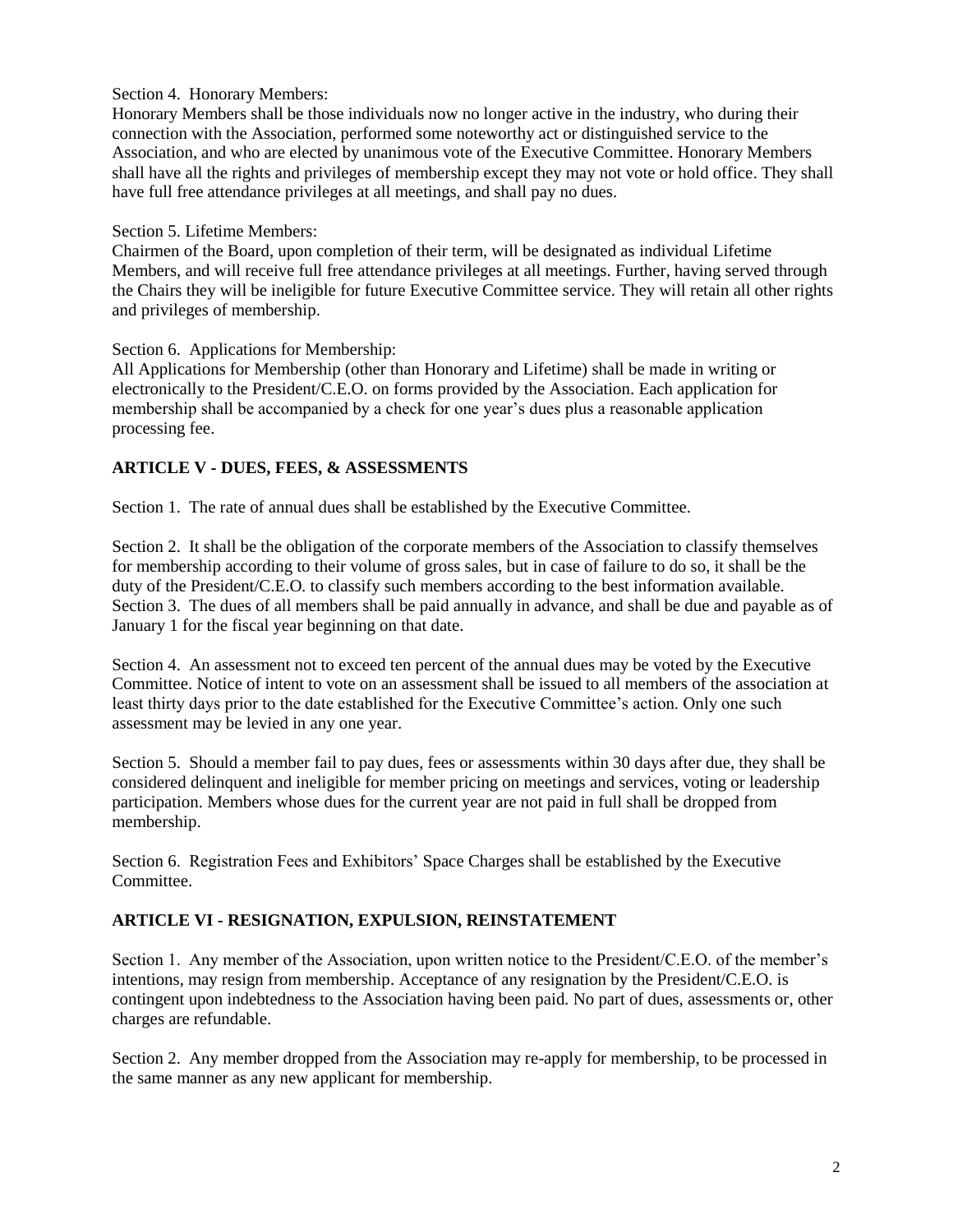Section 3. Any member whose resignation is accepted may within one year from date of the acceptance of the resignation, request reinstatement in writing by the President/C.E.O. upon payment of one year's dues in advance. Any processing fee shall be waived.

Section 4. Any member may, by unanimous vote of the Executive Committee, be dropped from membership for violation of the Bylaws or any rules or regulations properly adopted by authorized bodies of the Association, or for any conduct which the Executive Committee deems prejudicial to the best interests of the Association. Before action by the Executive Committee, a statement of violations shall have been sent to the member at least thirty days before final action is to be taken. This statement shall list the violations to be considered and the time and place of the meeting of the Executive Committee at which they will be considered, and extend to the member the opportunity to appear in person or by representative to present any defense to such violations before final action is taken.

## **ARTICLE VII - OFFICERS & THEIR DUTIES**

Section 1

- (a) The officers of the Association shall be a Chairman of the Board, Chairman of the Board-Elect, First Vice Chairman of the Board, Second Vice Chairman of the Board, Secretary and Treasurer. The Chairman of the Board-Elect, First Vice Chairman of the Board, and Second Vice Chairman of the Board shall be elected annually by the voting membership for a period of one year until a successor is duly elected and qualified. The Chairman of the Board-Elect shall automatically assume the chairmanship at the conclusion of the Chairman of the Board's term.
- (b) The Secretary shall be elected from the Distribution Channel membership at large bi-annually in even number years by the voting membership for a period of two years or until a successor is duly elected and qualified.
- (c) The Treasurer shall be elected from the Supplier membership at large bi-annually in odd number years by the voting membership for a period of two years or until a successor is duly elected and qualified. The Treasurer may serve up to three consecutive terms upon re-election by the voting membership.

Section 2. The Chairman of the Board shall be the chief corporate officer of the Association; shall be a member ex-officio of all standing and special committees; shall preside at all meetings of the Association as a whole, the Executive Committee and Board of Directors; and shall appoint all standing and special committees not otherwise provided for in the Bylaws.

Section 3. The Chairman of the Board-Elect shall succeed the Chairman of the Board and shall perform the duties of the Chairman of the Board in the event of the Chairman of the Board's absence or disability and shall have such other powers and duties as shall be assigned by the Bylaws or by the Board of Directors; and shall be a member of the Executive Committee.

Section 4. The First Vice Chairman of the Board shall perform the duties of the Chairman of the Board-Elect in the event of the Chairman of the Board-Elect's absence or disability and shall have such powers and duties as shall be assigned by the Bylaws or by the Board of Directors or by the Executive Committee; and shall be a member of the Executive Committee.

Section 5. The Second Vice Chairman of the Board shall perform the duties of the First Vice Chairman of the Board in event of the First Vice Chairman of the Board's absence or disability and shall have such other powers and duties as shall be assigned by the Bylaws or by the Board of Directors or by the Executive Committee; and shall be a member of the Executive Committee.

Section 6. The Secretary shall keep or cause to be kept minutes of meetings of the Association, the Executive Committee and the Board of Directors; shall send a copy of the minutes of these meetings to all members of the Board of Directors; and shall be a member of the Executive Committee.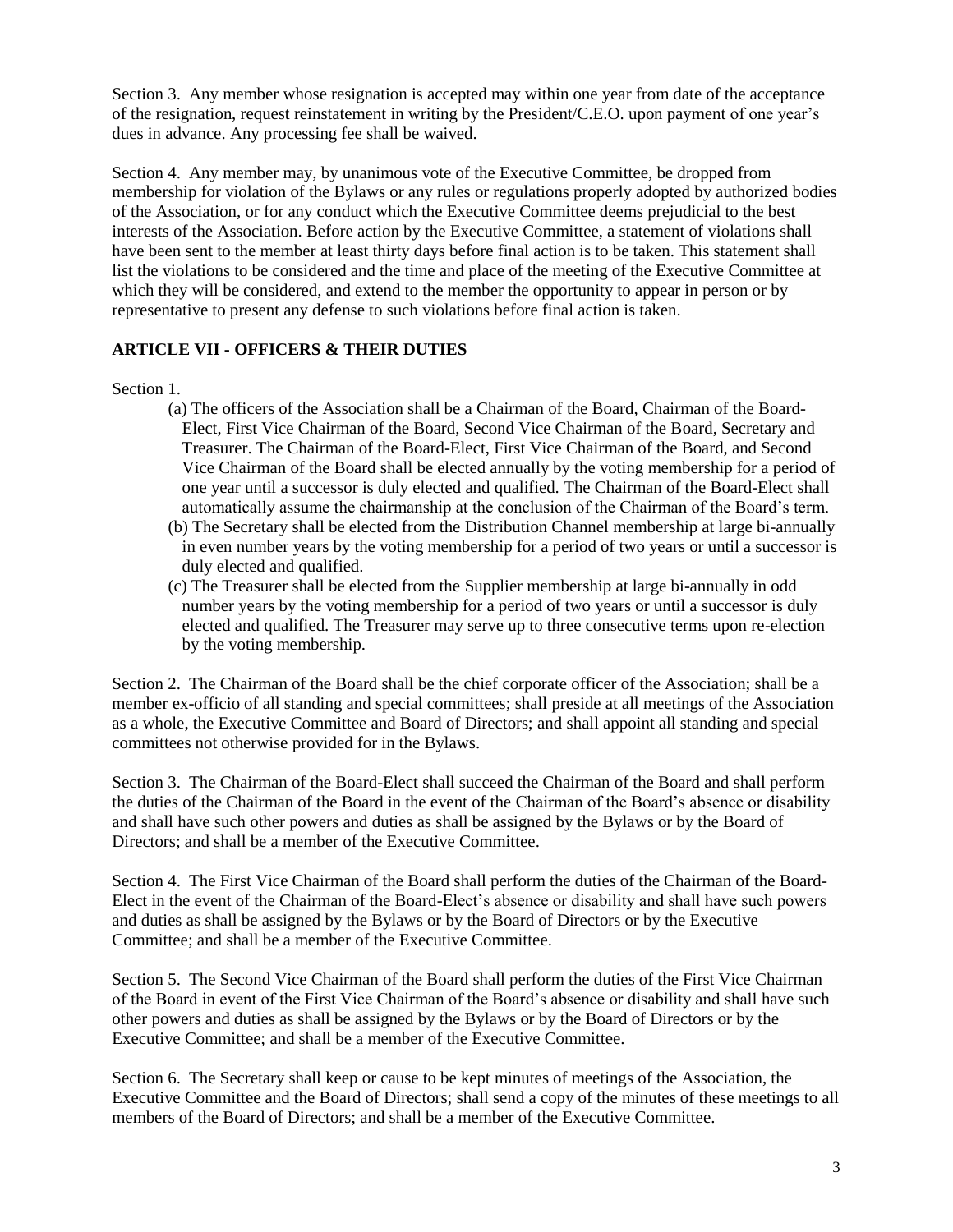Section 7. The Treasurer shall keep or cause to be kept a record of all financial transactions of the Association; and shall deposit or cause to be deposited all funds and securities of the Association in such banks, trust companies, or other depositories as the Executive Committee shall direct; shall make disbursements, transfers or alterations of funds of the Association as may be ordered by the Board of Directors or the Executive Committee. The Treasurer shall make or cause to be made disbursements for periodic expenses of the Association, and for expenses not specifically directed by the Board of Directors or the Executive Committee as certified to the Treasurer by the President/C.E.O. for payment, which are within the total of the approved annual budget. The Treasurer shall carefully account for all funds and make a full report quarterly or at such other times as may be designated by the Chairman of the Board to the Executive Committee; and shall present appropriate reports to the Board of Directors and to the membership at the Annual Meeting. The Treasurer shall be bonded in such amount as determined by the Executive Committee, the expense of such bond being paid by the Association; and shall be a member of the Executive Committee.

#### **ARTICLE VIII - DIRECTORS & THEIR DUTIES**

Section 1. The Board of Directors shall oversee the programs and activities of all Education Market Association committees and councils and make recommendations to the Executive Committee for future guidance to committee and council activities. They shall keep a close watch on new trends and developments which may affect our industry and make suitable recommendations to the Executive Committee for future action. Any member in good standing from any membership category with the exception of Honorary Members can serve as a director. Board members should be executives and/or in a management position at their company or organization.

Section 2. The Board of Directors shall consist of the following members numbering up to a maximum of 20:

- (a) The Officers of the Association (6)
- (b) The immediate Past Chairman of the Board (1)
- (c) The chairmen (or a designee approved by the Executive Committee) of all standing committees and councils
- (d) The remaining seats on the Board will be allocated as at-large seats based on dues revenue from each membership category and/or target audiences for membership growth areas as determined by the Executive Committee.

Section 3. The Board of Directors shall meet annually and upon the call of the Chairman of the Board. Written notice of any special meeting of the Board of Directors shall be given at least ten days previous thereto.

Section 4. A majority of the Board of Directors shall constitute a quorum for the transaction of business. The affirmative vote of a majority of directors present and voting at a meeting at which a quorum is present shall be the act of the Board of Directors.

Section 5. At Large Board members will serve for a term of three years.

#### **ARTICLE IX - INDEMNITY OF DIRECTORS, OFFICERS, AND EMPLOYEES**

Section 1. Any person made a party to or involved in any litigation (which term shall include any actual or threatened civil, criminal or administrative action, claim, suit, proceeding or appeals there from) solely by reason of the fact that he or she at any time was or is a director, officer or employee or member of a committee of the Association shall to the fullest extent permitted by law be indemnified by the Association against all liabilities and all expenses reasonably incurred by that person arising out of or in connection with such litigation, except in relation to matters as to which such person shall be adjudged in such litigation to be liable for willful misconduct in the performance of that person's duty to the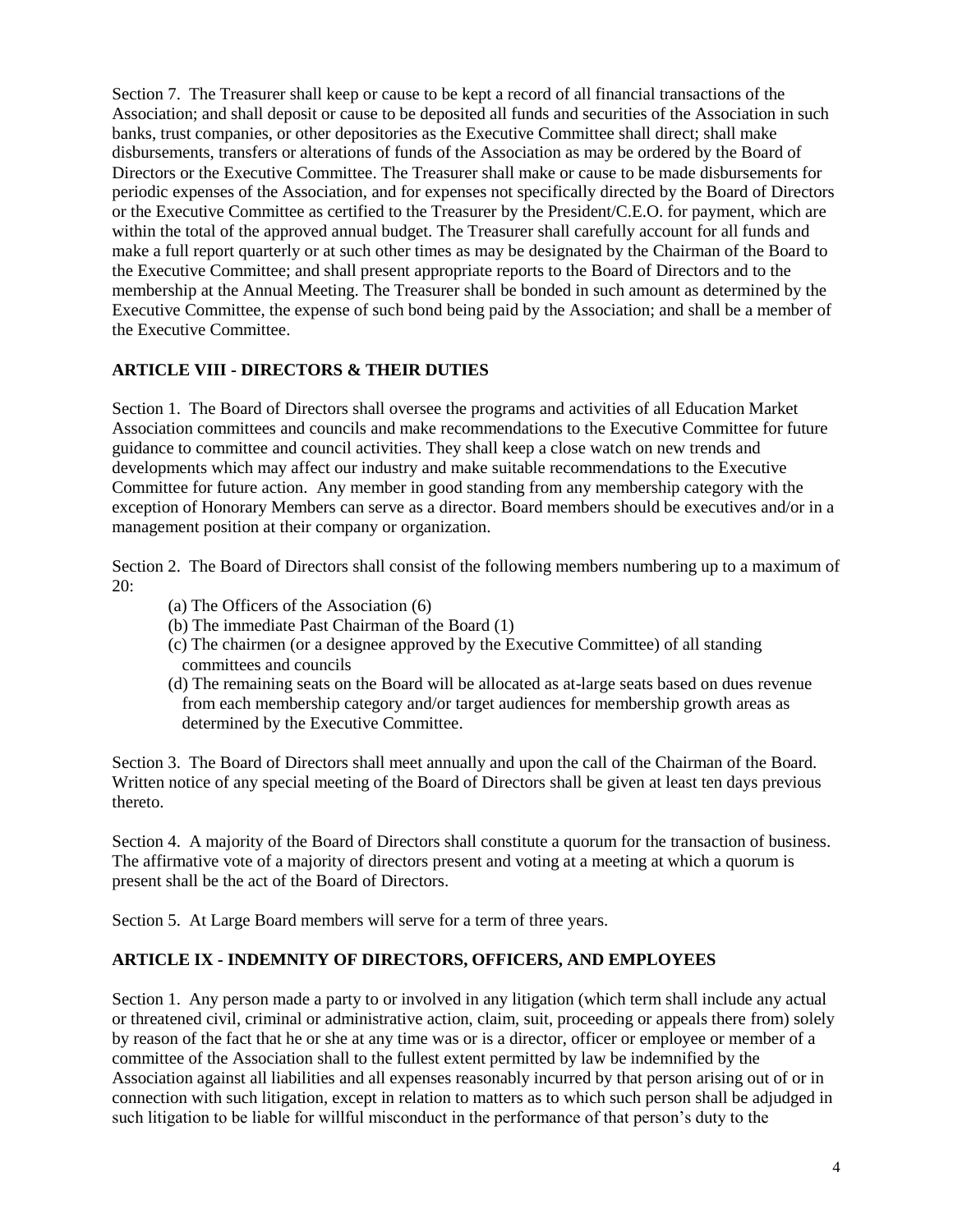Association and to such matters as shall be settled by agreement predicated on the existence of such liability.

Section 2. Except as provided in Paragraph 1 above, the termination of any litigation by judgment, settlement, conviction, or, upon a plea of nolo contendere or its equivalent, shall not create a presumption that a director, officer or employee of the Association did not meet the applicable indemnification standard set forth in Paragraph 1 above.

Section 3. To the extent that a person has been successful on the merits or otherwise in defense of any litigation, or in defense of any claim, issue or matter therein, that person shall be indemnified, otherwise any indemnification hereunder shall be made only after:

- (a) The Executive Committee (acting by a quorum consisting of Directors who are not involved in such litigation) determines that such person has met the applicable indemnification standard set forth in Paragraph 1 above, or,
- (b) In the event of the inability to obtain a quorum consisting of Directors who are not involved in such litigation, the Executive Committee determines, based upon the written opinion of independent legal counsel, that such person has met said indemnification standard.

Section 4. Advances may be made by the Association against costs, expenses and fees at the discretion of, and upon such terms as may be determined by, the Executive Committee.

Section 5. The right of indemnification provided hereupon is secondary to any indemnification insurance and shall not be deemed exclusive of any other right to which any person may be entitled or any other indemnification which may lawfully be granted to any person in addition to the indemnification provided hereunder. Indemnification provided hereunder shall, in the case of death of a Director, Officer, member of a committee or employee of the Association, inure to the benefit of his or her heirs, executors or other lawful representatives.

## **ARTICLE X - ELECTIONS**

#### Section 1. Elections

- (a) The election of the officers and directors shall be by electronic ballot with terms beginning January 1. Councils and committees will be responsible for helping to identify new members for their leadership groups following a general call for nominations to the full membership. The councils and committees will elect their own members independent from the election of Board members.
- (b) The Nominating Committee shall be composed of the two most recent eligible (an eligible person shall be defined as one who is actively engaged in management with a member company) Past Chairmen of the Board, the current officers and chairmen of all standing committees. The most senior Past Chairman of the Board in attendance will serve as Chairman. The Nominating Committee shall be constituted annually by the Executive Committee. Twothirds of the members shall constitute a quorum for the transaction of business.
- (c) Nominations for all leadership positions from the membership at large shall close 30 days in advance of the Nominating Committee meeting to enable their qualifications to be reviewed.
- (d) The Nominating Committee is responsible for nominating members for the Board of Directors and Executive Committee; the councils and committees will recruit new members to serve on three year terms, subject to a final review and approval by the Executive Committee.

Section 2. Qualifications for the officers, directors and elective committees shall be as follows:

- (a) Second Vice Chairman shall be an individual who is an executive and/or in a management position at their company or organization.
- (b) Treasurer shall be a Supplier individual who is an executive and/or in a management position at their company or organization with strong business administration skills including financial management and reports.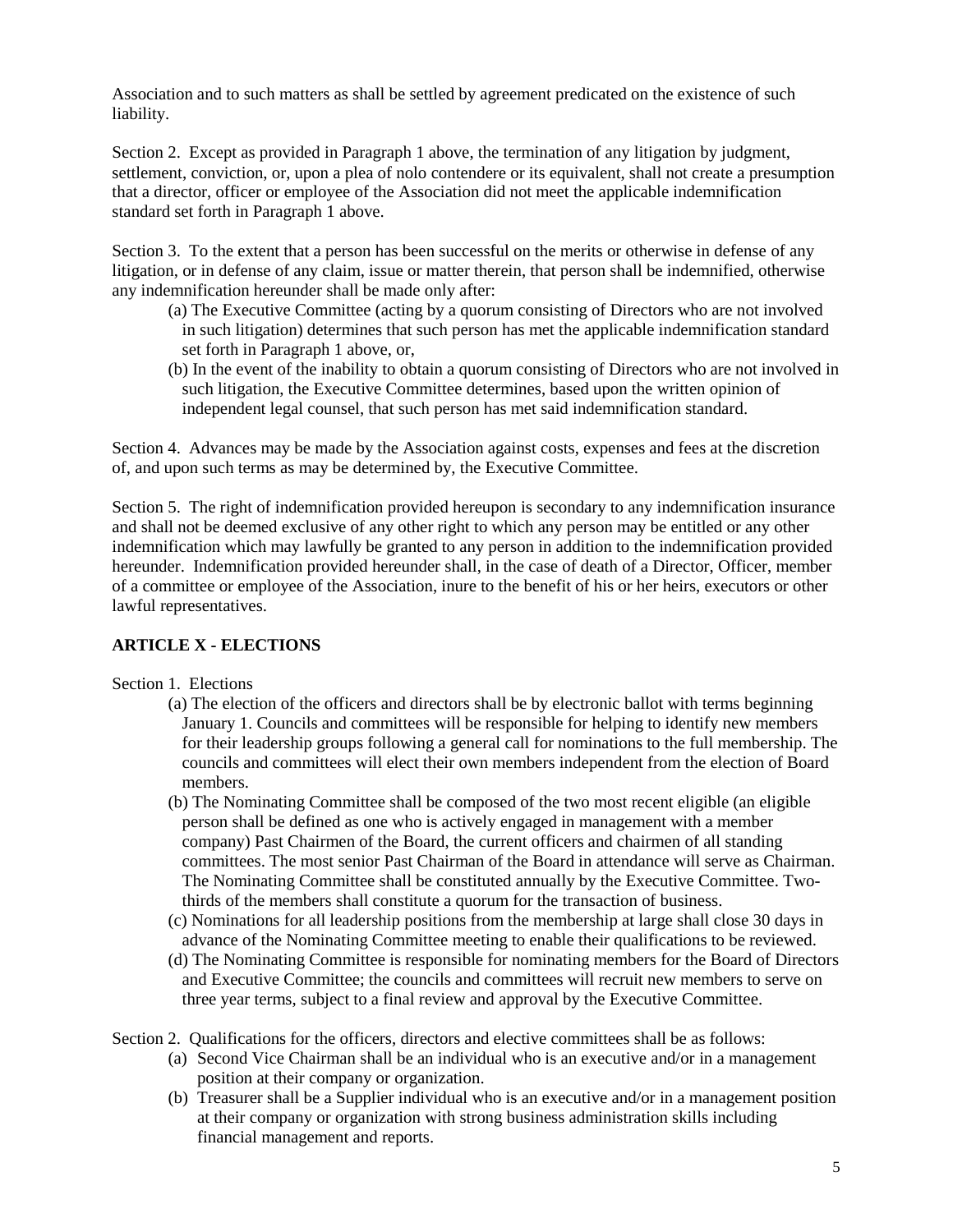- (c) Secretary shall be a Distribution Channel individual who is an executive and/or in a management position at their company or organization.
- (d) Directors-at-Large should be an executive and/or in a management position at their company or organization.

Section 3. Death, resignation, or disability:

- (a) In the case of death, resignation, or disability of any director, or committee member, the vacancy thus created shall be filled for the unexpired term by appointment of the Chairman of the Board, and approved by the Executive Committee.
- (b) In the case of death, resignation, disability, (or election into the Chairs) of the Secretary and/or Treasurer the vacancy thus created will be sent to the Nominating Committee for a recommendation to the Chairman of Board for appointment, and ultimate approval by the Executive Committee. In addition, for a Treasurer moving into the Chairs, they may continue to function as the Treasurer while providing input and training to the incoming Treasurer.
- (c) In the case of death, resignation, disability of the Chair positions, the vacancy of the Chairman of the Board, Chairman of the Board-Elect, or First Vice Chairman of the Board would be filled by the Chairman of the Board-Elect, First Vice Chairman of the Board, and/or Second Vice Chairman of the Board assuming the next higher office.

#### **ARTICLE XI - MEETINGS OF MEMBERS**

Section 1. An Annual Meeting of the members shall be held at a time to be designated by the Executive Committee for the purpose of the transaction of such business as may properly come before the meeting.

Section 2. Special meetings of the members may be called by the Chairman of the Board at the Chairman of the Board's own behest or at the request of the majority of the Executive Committee, or by written petition of not less than one-twentieth of the members having voting rights.

Section 3. The Executive Committee shall designate the place or method of meeting for the Annual Meeting or for any special meetings.

Section 4. Written or printed notice stating the place, day and hour of any meeting of members shall be delivered, either personally, by mail or electronic means, to each member entitled to vote at such meeting, not less than 5 nor more than 40 days before the date of such meeting, by or at the direction of the Chairman of the Board or the Secretary. In case of a special meeting, or when required by statute, or by these Bylaws, the purpose or purposes for which a meeting is called shall be stated in the notice.

Section 5. At any meeting of members each membership is entitled to one vote either in person, or by proxy executed in writing by the member. If multiple individuals have memberships, one person must be designated for voting purposes.

Section 6. Any meeting of members, Board of Directors, Executive Committee, councils or other committees may be held through the use of a conference telephone or other interactive technology, including but not limited to electronic transmission, Internet usage, or remote communication, by means of which all persons participating in the meeting can communicate with each other. Participation in such meeting shall constitute attendance and presence in person at the meeting of the person or persons so participating.

Section 7. Any notices required by these Bylaws may be given in writing by mail or electronic means by depositing such notices in a post office or letter box in a postpaid, sealed wrapper, or by transmitting the notice, addressed to the person to whom notice is required to be given at such address or electronic location as last appears on the books of the Association, and such notice shall be deemed to have been given at the time when said notices shall have been thus mailed or transmitted.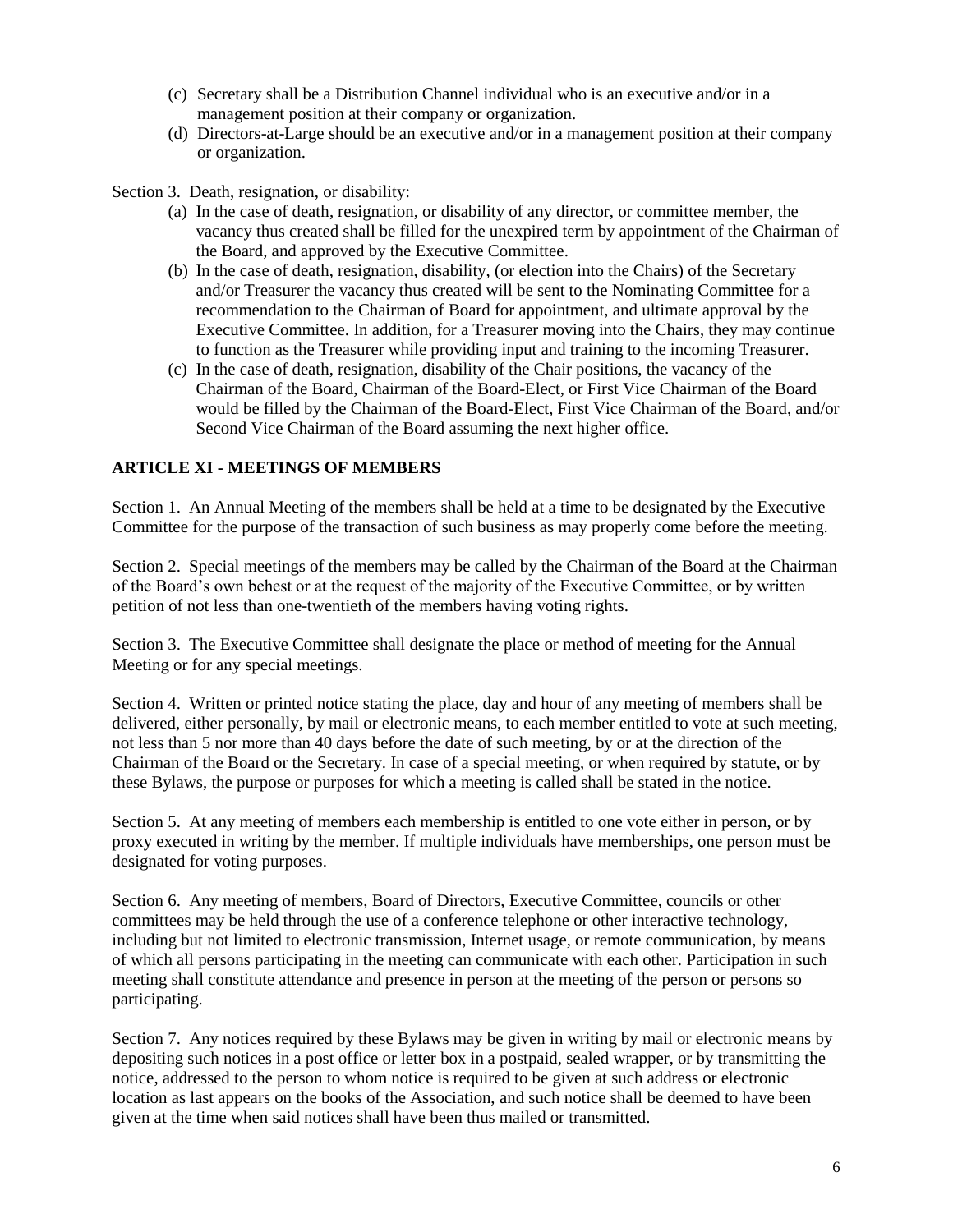Section 8. Any notice required to be given under these Bylaws may be waived in writing, signed by the person or persons entitled to said notice whether before or after the time stated herein.

Section 9. Any Committee/Council/Board of Directors member who misses two consecutive Committee/Council/Board meetings shall be subject to removal from the Committee/Council/Board of Directors. The Executive Committee will act upon recommendation of the subject leadership group.

Section 10. Any Committee/Council/Board of Directors member who has a known conflict of interest, that is prejudicial to the best interests of the Association, will be asked to resign their leadership position or be removed from the position upon a unanimous vote of the Executive Committee. If the member does not resign voluntarily, the Executive Committee will develop/send a statement of violation(s) to the member at least thirty days before final action is to be taken. This statement shall list the violations to be considered and the time and place of the meeting of the Executive Committee at which they will be considered, and extend to the member the opportunity to appear in person or by personal representative to present any defense to such violations before final action is taken. The Executive Committee finding will be final.

## **ARTICLE XII - EXECUTIVE COMMITTEE**

Section 1. There shall be an Executive Committee composed of a maximum of 9 members, six of whom shall be the Officers and the immediate Past Chairman of the Board, and two members elected by the Board of Directors. The Executive Committee should at all times include a minimum of two suppliers and two distribution channel members.

Section 2. Only one representative per company may serve on the Executive Committee at a time.

Section 3. The Executive Committee shall be the governing body of the Association and shall be charged with the responsibility of formulating and directing the overall policies and programs of the Association. Such duties shall include the approval of the budget, the establishment of qualification for membership, the establishment or dissolution of committees and councils, and the employment of a President/C.E.O.

Section 4. The Executive Committee shall meet at least three times per year upon call from the Chairman of the Board and/or the President/C.E.O. Notice of such meeting shall be given not less than 15 days in advance of such meeting.

Section 5. Two-thirds attendance by members of the Executive Committee shall constitute a quorum for transaction of business. All actions of the committee shall be by majority vote of the full Executive Committee.

## **ARTICLE XIII - PRESIDENT/C.E.O.**

Section 1. The President/C.E.O. shall be a full time employee of the Association; shall be the chief executive officer of the Association; shall have the authority and the responsibility to develop a program to achieve the objectives of the Association, and to direct its affairs in accordance with its established policies. The President/C.E.O. shall be a member ex-officio of all committees and sections of the Association; shall select, employ, and supervise the office staff; shall along with staff be bonded at the expense of the Association, as required by the Executive Committee. The President/C.E.O. shall be authorized to commit for the benefit of the Association the funds of the Association within the limitation of the approved budget, as required by the execution of said responsibilities.

## **ARTICLE XIV - FINANCE & AUDIT COMMITTEE**

Section 1. This committee shall consist of the Treasurer, who shall be Chairman, the Chairman of the Board-Elect and the First Vice Chairman of the Board, and shall serve for a term of one year.